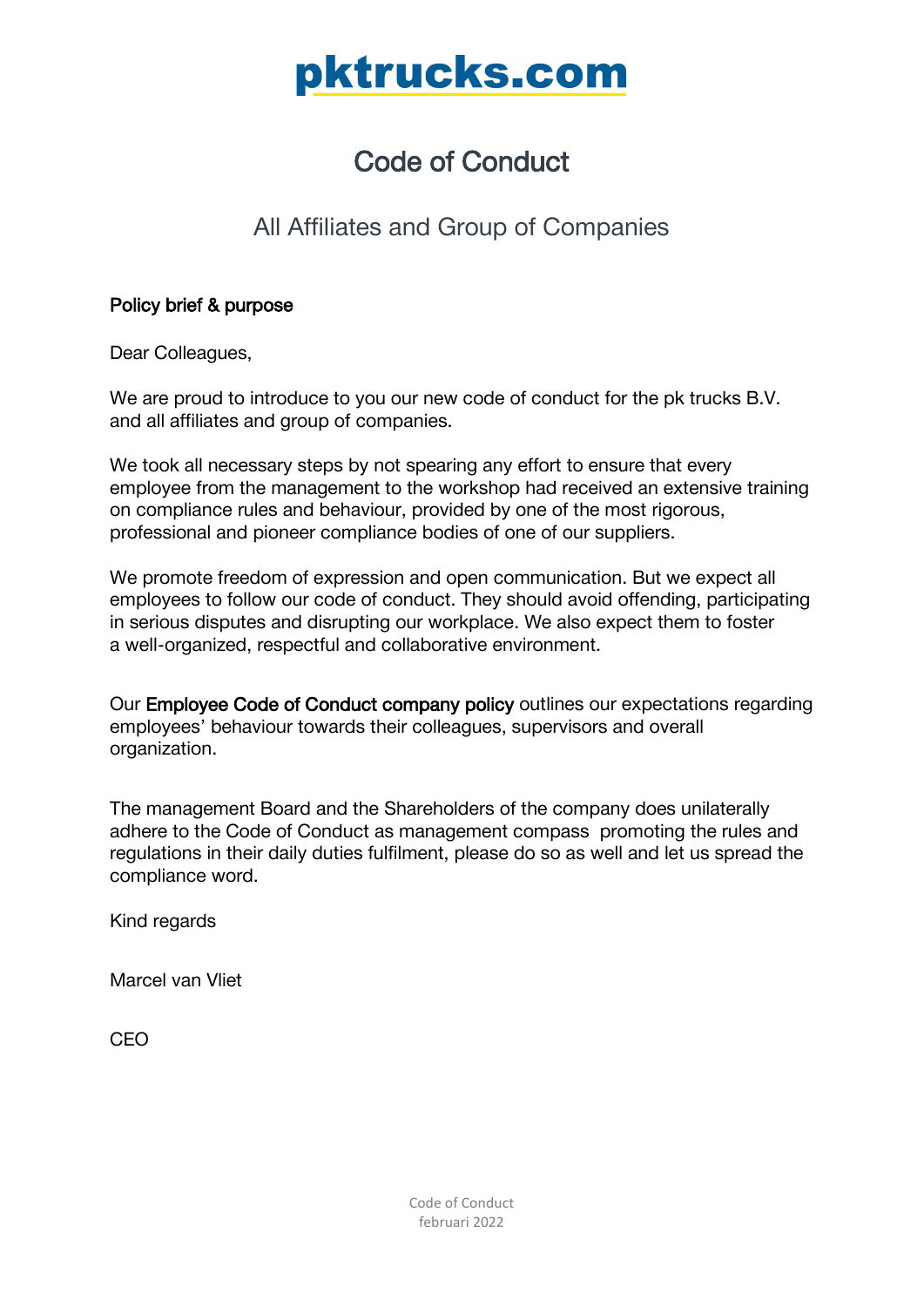# Scope

This policy applies to all our employees regardless of employment agreement or rank.

# Policy Elements

# What are the components of an Employee Code of Conduct Policy?

Company employees are bound by their contract to follow our Employee Code of Conduct while performing their duties. We outline the components of our Code of Conduct below:

# Compliance With Law

All employees must protect our company's legality. They should comply with all environmental, safety and fair dealing laws. We expect employees to be ethical and responsible when dealing with our company's finances, products, partnerships and public image.

# Respect in the Workplace

All employees should respect their colleagues. We won't allow any kind of discriminatory behaviour, harassment or victimization. Employees should conform with our equal opportunity policy in all aspects of their work, from recruitment and performance evaluation to interpersonal relations.

# Protection of Company Property

All employees should treat our company's property, whether material or intangible, with respect and care.

### Employees:

- Shouldn't misuse company equipment or use it frivolously.
- Should respect all kinds of incorporeal property. This includes trademarks, copyright and other property (information, reports, intellectual property, etc.) Employees should use them only to complete their duties.

Employees should protect company facilities and other material property (e.g. company cars, tools, Workshop Equipment, …) from damage and vandalism, whenever possible.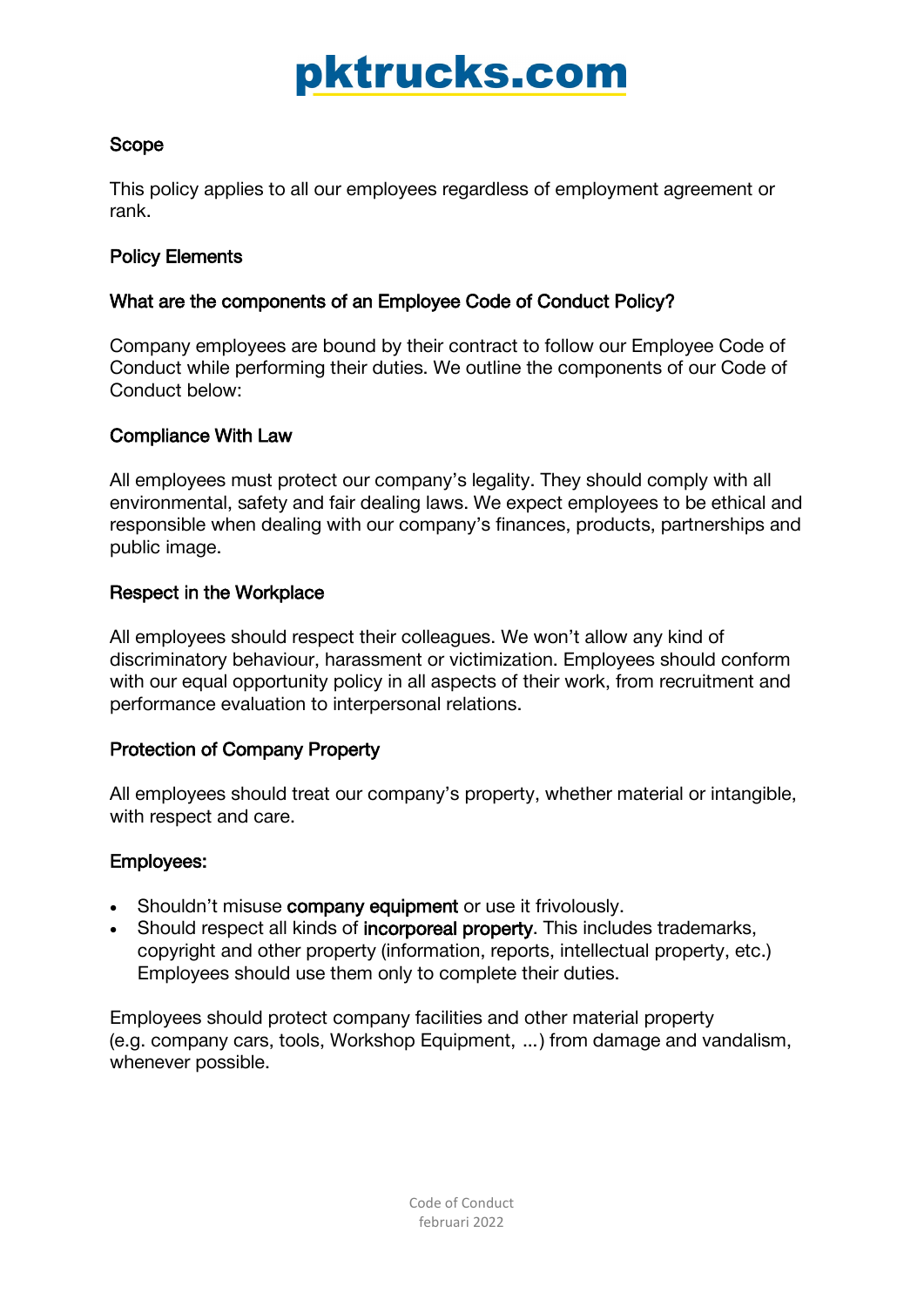# Professionalism

All employees must show integrity and professionalism in the workplace:

# • Personal Appearance

All employees must follow our dress code and personal appearance guidelines.

# **Corruption**

We discourage employees from accepting gifts from clients or business partners. If employees receive gifts from an external party, they are obliged to report this to their supervisor or manager, dispite the financial value of the gift. The manager will evaluate if the gift can be kept. We prohibit the giving or receiving of bribes for the benefit of any external or internal party.

# • Duties and Authority

All employees should fulfil their duties with integrity and respect toward customers, stakeholders, colleagues and the community.

Supervisors and managers must not abuse their authority.

We expect supervisors and managers to delegate duties to their team members in consideration of each team member's competency and workload their competences and workload. Likewise, we expect team members to follow team leaders' lawful and reasonable instructions and perform their duties with care, skill and in a timely manner.

We encourage mentoring throughout our company.

# • Absenteeism and Tardiness

Employees should follow the schedules of the company according to their employment contract. We expect employees to be punctual when coming to and leaving from work. We can make exceptions for occasions that prevent employees from following standard working hours or days. Exceptions will be documented.

# • Conflict of Interest

We expect employees to avoid any personal, financial or other interests that might hinder their capability or willingness to perform their duties.

# • Collaboration

Employees should be friendly and collaborative. They should try not to disrupt the workplace or present obstacles to their colleagues' work.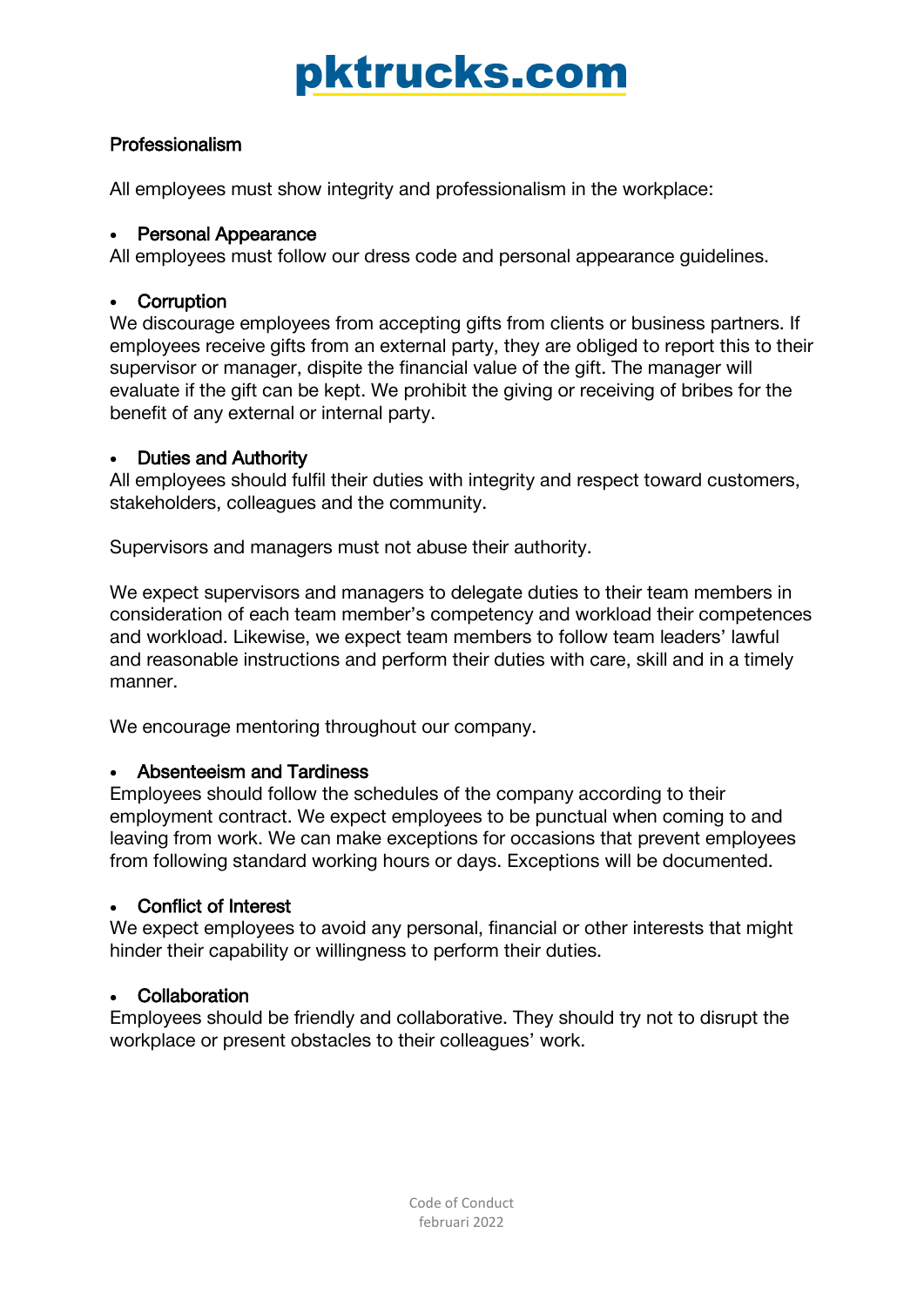## • Communication

All employees must be free to engage in open and courageous communication with their colleagues, supervisors and team members.

# **Benefits**

We expect employees to not abuse their employment benefits. This can refer to time off, insurance, facilities, subscriptions or other benefits our company offers.

### • Policies

All employees should read and follow our company policies. If they have any questions, they should ask their managers or Human Resources (HR) department. This policy is part of our employer manual.

# Disciplinary actions

Our company may have to take disciplinary action against employees who repeatedly or intentionally fail to follow our code of conduct. Disciplinary actions will vary depending on the violation.

Possible consequences include:

- Demotion.
- Reprimand.
- Suspension or termination for more serious offenses.
- Detraction of benefits for a definite or indefinite time.

We may take legal action in cases of corruption, theft, embezzlement or other unlawful behaviour. This will have far-reaching consequences for the employment contract.

### Unilateral change policy

The employer reserves the right to unilaterally change guidelines in this Code of Conduct if he has such an overriding interest that the interest of the employee that is harmed by the change must give way according to standards of reasonableness and fairness.

We promote freedom of expression and open communication. We expect all employees to adhere to our Code of Conduct.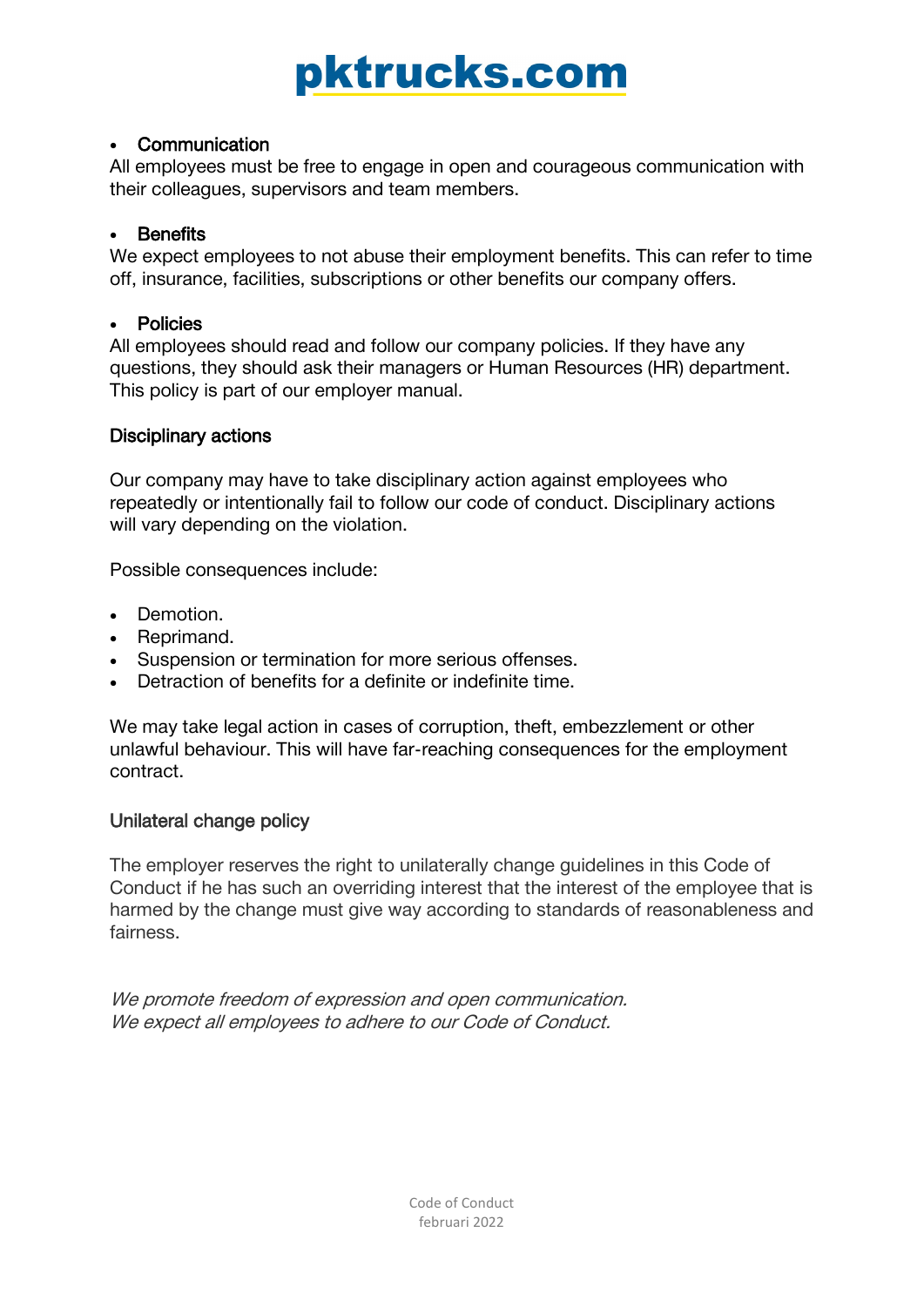# Gedragscode voor medewerkers

Alle gelieerde ondernemingen

# Beleid & doel

Beste collega's,

Bijgaand ontvangen jullie de Gedragscode voor medewerkers die geldt voor alle bedrijven vallend onder pk trucks B.V.

Al onze medewerkers hebben een uitgebreide training gehad over compliance regels en gedrag. Deze training werd verzorgd door de compliance officer van één van onze grootste leveranciers.

De Gedragscode voor werknemers beschrijft het beleid ten aanzien van het gedrag van medewerkers ten opzichte van hun collega's, leidinggevenden, de gehele organisatie en externe partijen.

Wij moedigen de vrijheid van meningsuiting en open communicatie aan maar we verwachten wel van alle medewerkers dat zij zich aan onze Gedragscode houden. Beledigingen, deelname aan ernstige geschillen en verstoring van de werkplek moeten te allen tijde vermeden worden. We verwachten dat elke medewerker een actieve bijdrage levert aan een goed georganiseerde, respectvolle en coöperatieve werkomgeving.

De directie houdt zich aan deze Gedragscode en gebruikt deze regels en voorschriften als richtlijn bij de dagelijkse uitvoering van hun taken. Van de medewerkers wordt ook verwacht de regels en voorschriften van deze Gedragscode actief na te leven.

Met vriendelijke groet

Marcel van Vliet

CEO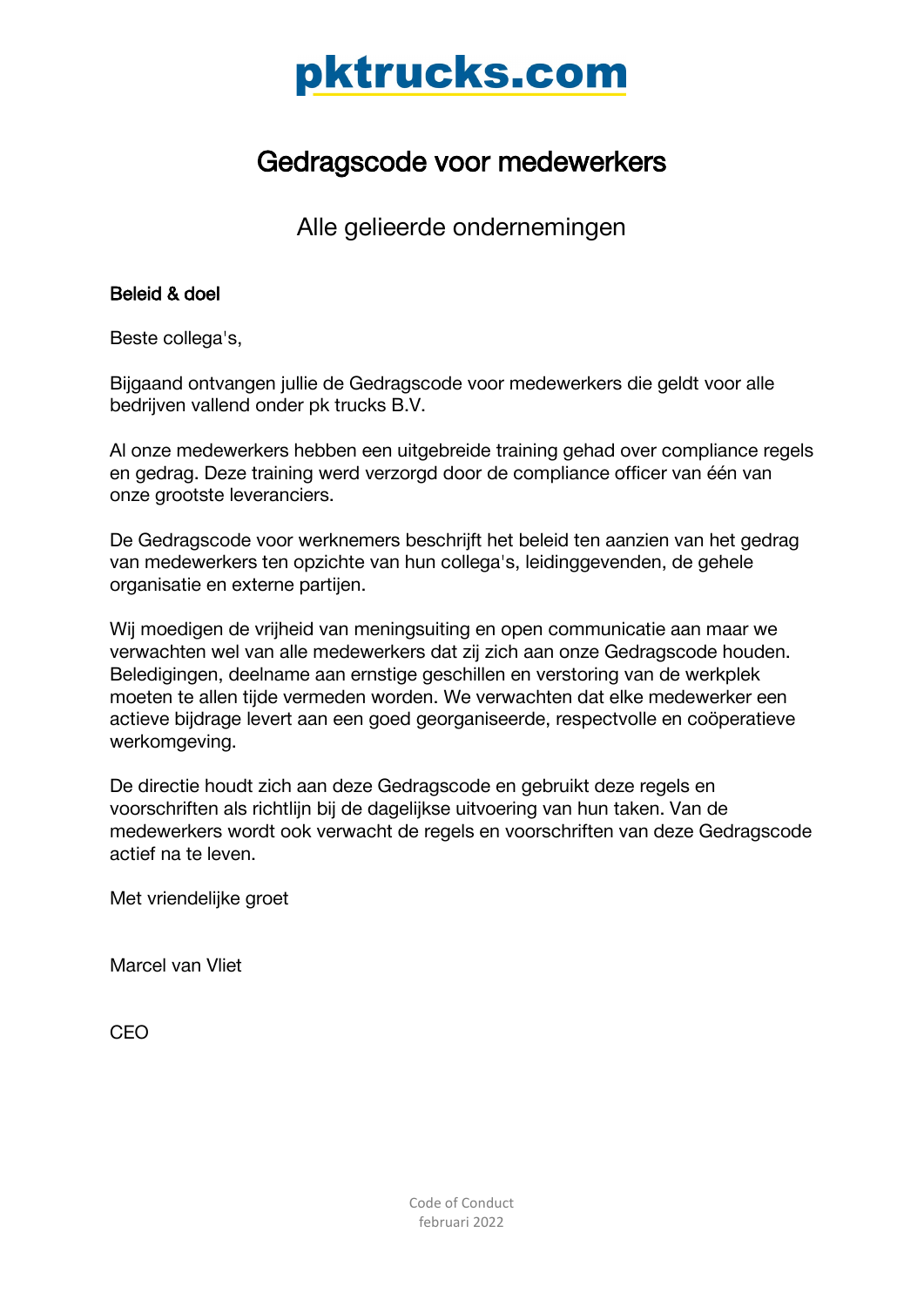# **Toepassingsgebied**

Dit beleid is van toepassing op al onze medewerkers, ongeacht hun arbeidsovereenkomst of functie binnen de organisatie.

### Beleidselementen

### Wat zijn de onderdelen van een Gedragscode voor werknemers?

Werknemers van de organisatie zijn contractueel verplicht om onze Gedragscode voor werknemers te volgen bij de uitvoering van hun taken. Hieronder geven we een overzicht van de onderdelen van onze Gedragscode:

### Naleving van de wet

Alle werknemers dienen de normen en waarden van ons bedrijf in acht te nemen. Alle bestaande wetten op het gebied van milieu, veiligheid en eerlijk zakendoen dienen te worden nageleefd. Wij verwachten van onze werknemers dat zij ethisch en verantwoordelijk omgaan met de financiën, producten, partnerschappen en het imago van ons bedrijf.

### Respect in de werkomgeving

Alle medewerkers dienen hun collega's te respecteren. We staan geen enkele vorm van discriminatie, pesterijen of slachtofferschap toe. Medewerkers dienen zich te houden aan ons gelijke kansenbeleid in alle aspecten van hun werk, van werving en prestatiebeoordeling tot onderlinge relaties.

### Bescherming van bedrijfseigendommen

Alle medewerkers dienen met respect en zorg om te gaan met de eigendommen van ons bedrijf, of die nu materieel of immaterieel zijn.

### Werknemers:

- Dienen geen misbruik te maken van bedrijfsapparatuur of hier lichtzinnig mee om te gaan.
- Alle soorten eigendommen dienen gerespecteerd te worden.

Dit omvat onder andere handelsmerken, auteursrechten en andere eigendommen (informatie, rapporten, intellectueel eigendom etc.). Werknemers mogen deze alleen gebruiken om hun taken uit te voeren.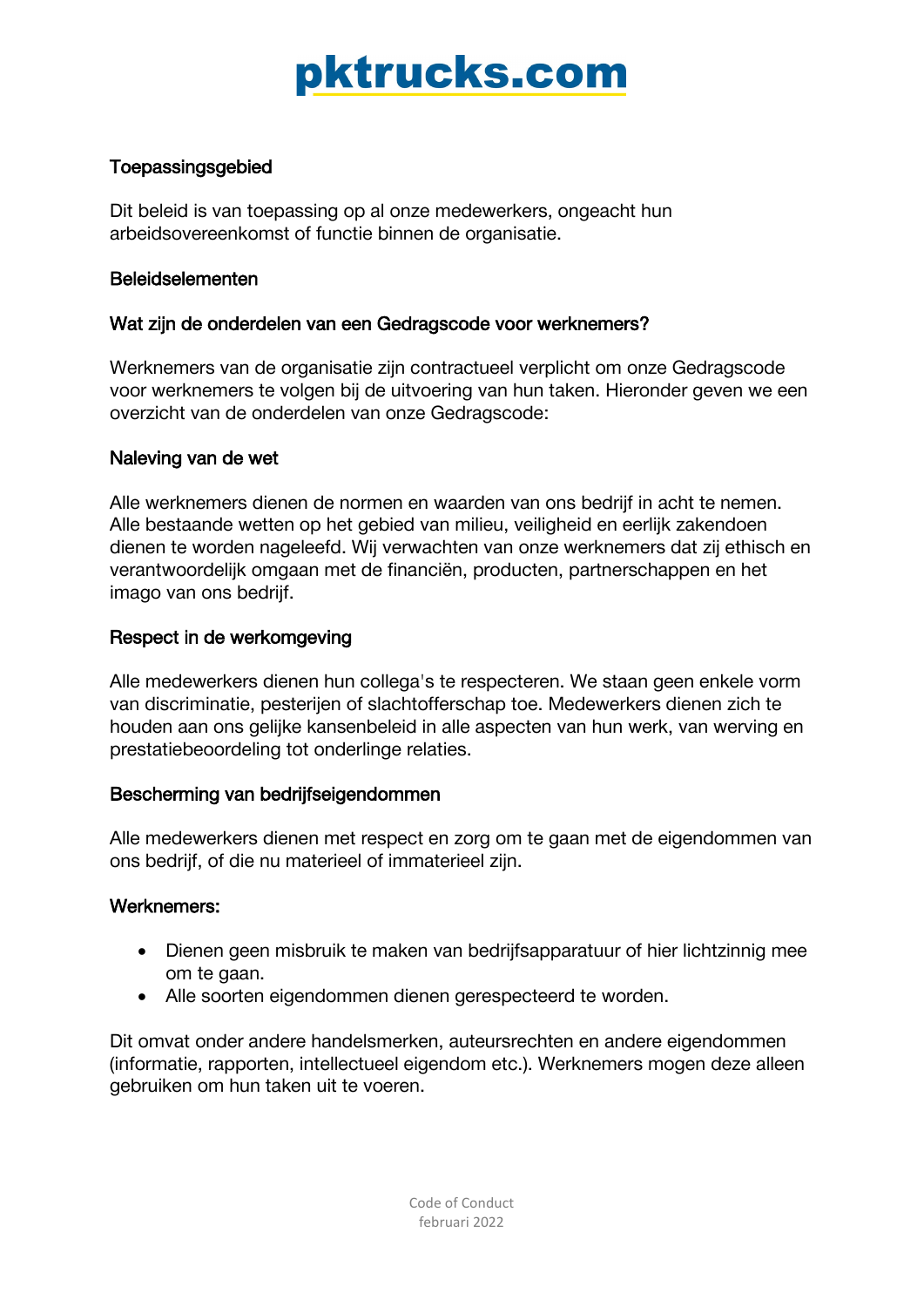Werknemers moeten bedrijfsfaciliteiten en andere materiële eigendommen waar mogelijk beschermen tegen schade en vandalisme. Denk hierbij aan bijv. bedrijfsauto's, gereedschap, werkplaatsuitrusting en andere eigendommen.

# Professionaliteit

Alle werknemers moeten op de werkplek integriteit en professionaliteit uitdragen:

# • Persoonlijke uitstraling

Alle medewerkers dienen zich te houden aan onze kledingvoorschriften en goede persoonlijke hygiëne.

# • Corruptie

Wij ontmoedigen medewerkers om geschenken van klanten of zakenpartners aan te nemen. Indien medewerkers een geschenk van een externe partij ontvangen, dienen zij dit te melden bij hun leidinggevende, ongeacht de financiële waarde van het geschenk. De leidinggevende beoordeelt of het geschenk behouden kan worden. Wij verbieden het geven of ontvangen van geschenken waarbij een tegenprestatie van de ontvangende partij verwacht wordt.

# • Taken en bevoegdheden

Alle medewerkers dienen hun taken te vervullen met integriteit en respect voor klanten, belanghebbenden, collega's en de gemeenschap.

Leidinggevenden en managers mogen geen misbruik maken van hun gezag.

We verwachten dat leidinggevenden en managers taken delegeren aan hun teamleden, rekening houdend met de competentie en werkdruk van elk teamlid. Ook verwachten we dat teamleden de wettelijke en redelijke instructies van de leidinggevenden opvolgen en hun taken zorgvuldig, vakkundig en tijdig uitvoeren.

We moedigen mentorschap in ons hele bedrijf aan.

# • Afwezigheid en niet op tijd op werk verschijnen

Werknemers moeten de werktijden van het bedrijf volgen zoals deze in de arbeidsovereenkomst dan wel in het personeelshandboek zijn overeengekomen. We verwachten van medewerkers dat ze op tijd op het werk komen en niet eerder vertrekken dan de afgesproken eindtijd. We kunnen uitzonderingen maken voor gevallen waarin medewerkers zich niet aan de standaard werktijden of werkdagen kunnen houden. Deze uitzonderingen worden schriftelijk vastgelegd.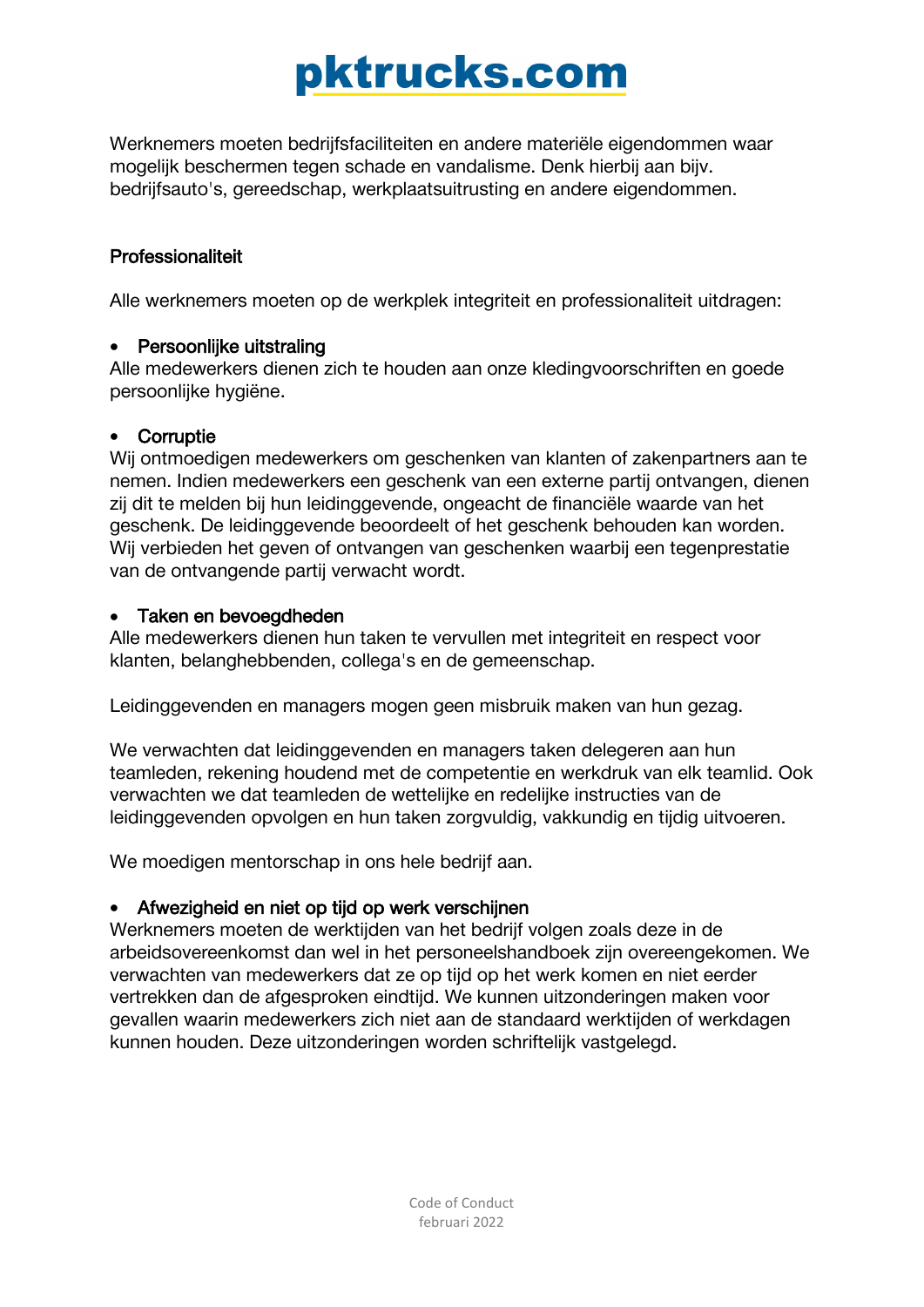# • Belangenverstrengeling

Wij verwachten van onze medewerkers dat zij geen persoonlijke, financiële of andere belangen hebben die hun mogelijkheden of bereidheid om hun taken uit te voeren in de weg zouden kunnen staan.

### • Samenwerking

Werknemers moeten collegiaal zijn en samenwerken. Van elke werknemer wordt verwacht dat hij bijdraagt aan een veilige werkomgeving voor zichzelf en voor collega's.

# • Communicatie

Alle medewerkers moeten de vrijheid hebben om open en eerlijk te communiceren met hun collega's en leidinggevenden.

# • Voordelen

We verwachten dat medewerkers geen misbruik maken van hun arbeidsvoorwaarden. Dit kan betrekking hebben op verlof, verzekeringen, faciliteiten, abonnementen of andere voordelen die ons bedrijf biedt.

# Beleid

Alle medewerkers dienen ons bedrijfsbeleid te lezen en te volgen. Als er vragen of onduidelijkheden zijn, kunnen ze deze stellen aan hun manager of aan de afdeling Human Resources (HR). Dit beleid maakt actief deel uit van ons Personeelshandboek.

### Disciplinaire maatregelen

De mogelijkheid bestaat dat ons bedrijf disciplinaire maatregelen moet nemen tegen medewerkers die zich herhaaldelijk of opzettelijk niet aan onze Gedragscode houden. Disciplinaire maatregelen zullen variëren afhankelijk van de overtreding.

Mogelijke gevolgen zijn onder meer:

- Demotie
- Officiële waarschuwing
- Schorsing of ontslag op staande voet bij ernstige overtredingen
- Afschaffing van voordelen voor bepaalde of onbepaalde tijd.

Wij kunnen gerechtelijke stappen ondernemen in geval van corruptie, diefstal, verduistering of ander onrechtmatig gedrag. Deze stappen zullen vergaande consequenties hebben voor de arbeidsovereenkomst.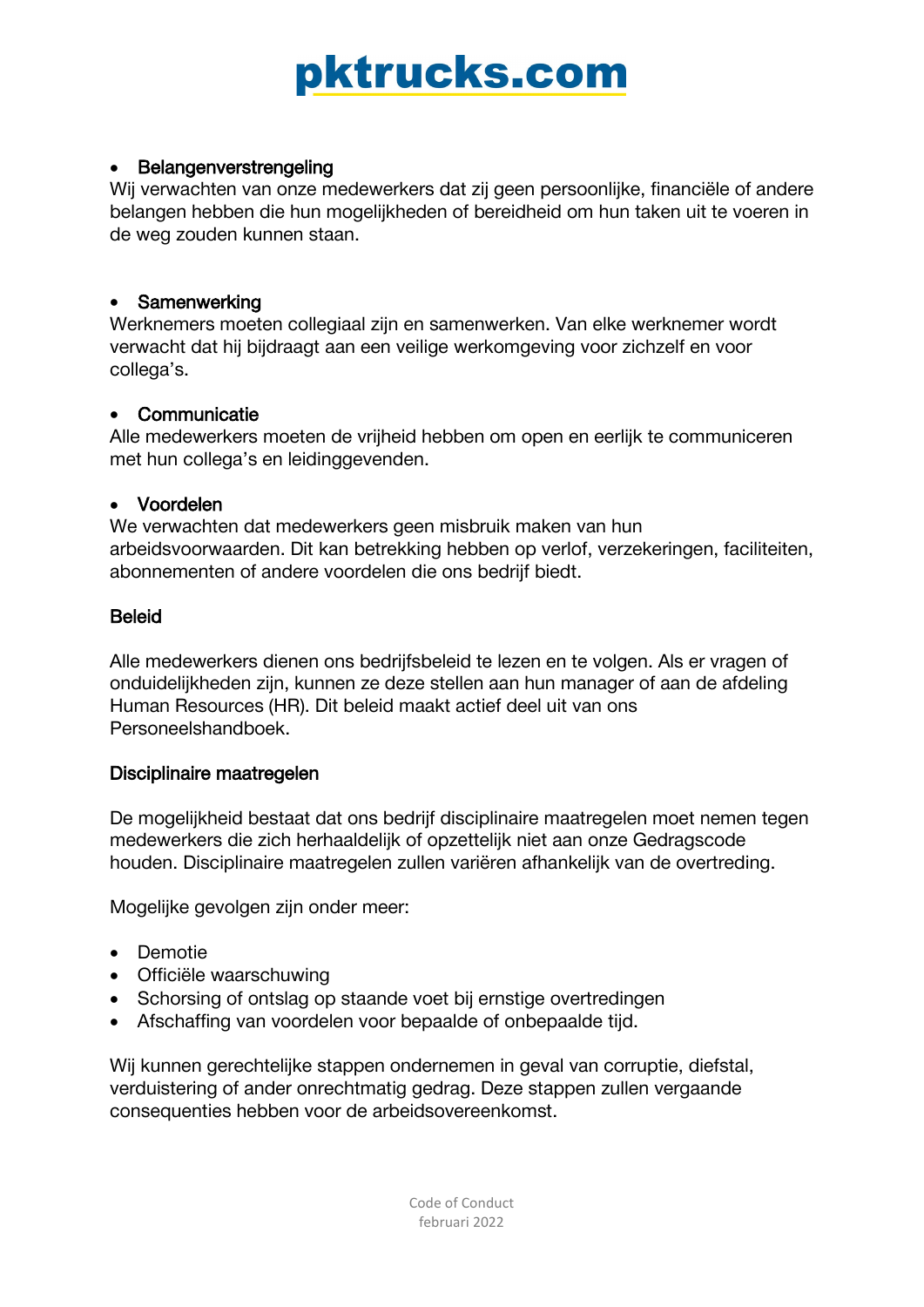# Eenzijdig wijzigingsbeding

De werkgever behoudt zich het recht voor om richtlijnen in deze Gedragscode eenzijdig te wijzigen indien hij daarbij een zodanig zwaarwichtig belang heeft dat het belang van de werknemer dat door de wijziging wordt geschaad, daarvoor naar maatstaven van redelijkheid en billijkheid moet wijken.

Wij bevorderen de vrijheid van meningsuiting en open communicatie. Wij verwachten van alle medewerkers dat zij zich aan onze Gedragscode houden.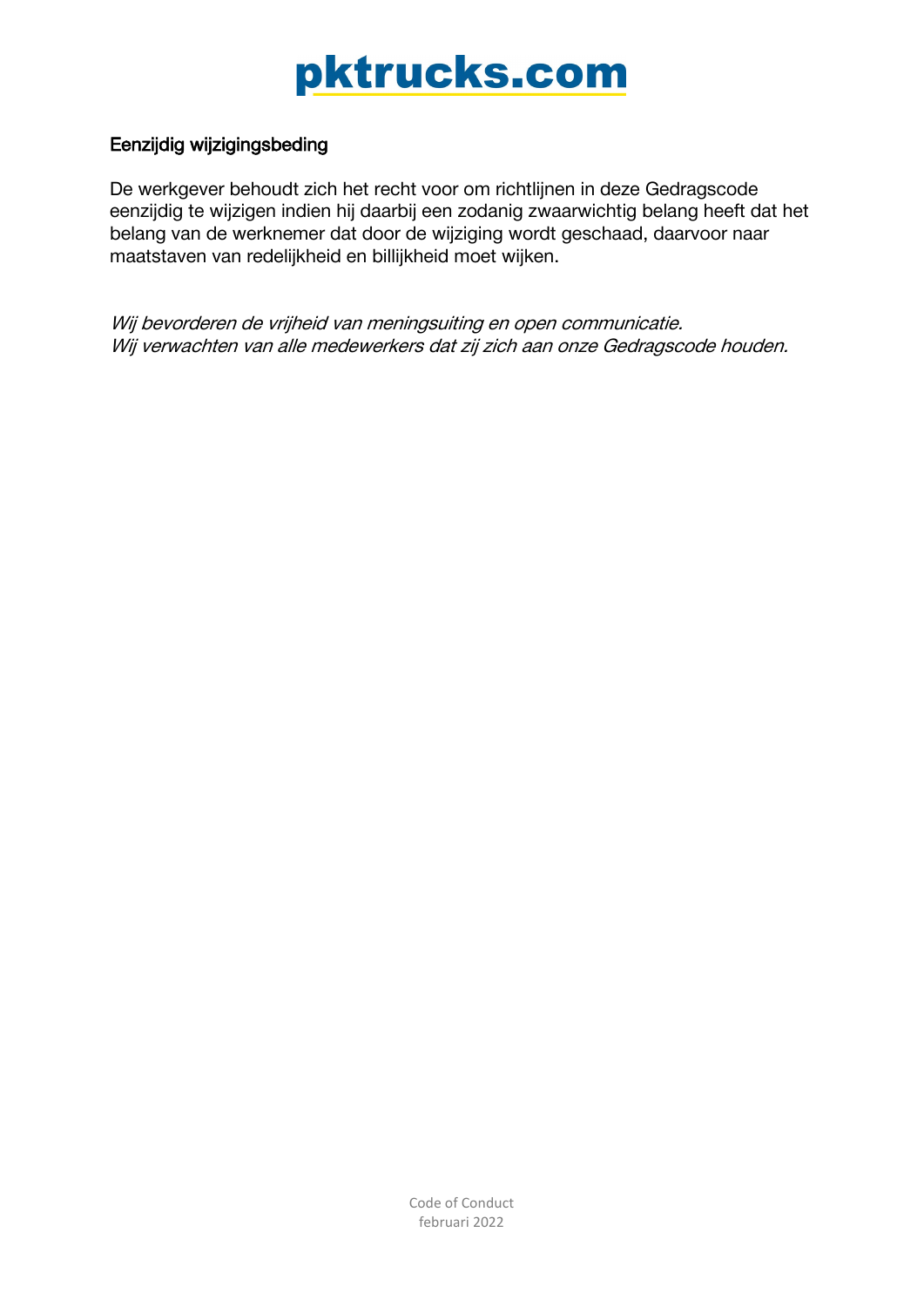# Code de Conduite

Toutes les filiales et le groupe de sociétés

# Résumé de la politique et objectif

Chers collègues,

Nous sommes fiers de vous présenter notre nouveau code de conduite pour pk trucks B.V., ses filiales et son groupe de sociétés.

Nous avons pris toutes les mesures nécessaires en ne ménageant aucun effort pour nous assurer que chaque employé, de la direction à l'atelier, avait reçu une formation approfondie sur les règles de conformité et le comportement, dispensée par l'un des organismes de conformité les plus rigoureux, professionnels et pionniers de l'un de nos fournisseurs.

Nous encourageons la liberté d'expression et la communication ouverte. Mais nous attendons de tous les employés qu'ils suivent notre code de conduite. Ils doivent éviter de commettre des infractions, de participer à des conflits graves et de perturber notre lieu de travail. Nous attendons également d'eux qu'ils favorisent un environnement bien organisé, respectueux et collaboratif.

Notre politique d'entreprise relative au code de conduite des employés décrit nos attentes concernant le comportement des employés envers leurs collègues, leurs managers et l'organisation dans son ensemble.

Le conseil d'administration et les actionnaires de la société adhèrent unilatéralement au code de conduite. Celui-ci qui sert de boussole à la direction, et promeut les règles et règlements dans l'accomplissement de leurs tâches quotidiennes. Nous vous invitons à faire de même et à diffuser le mot "conformité".

Cordialement,

Marcel van Vliet

CEO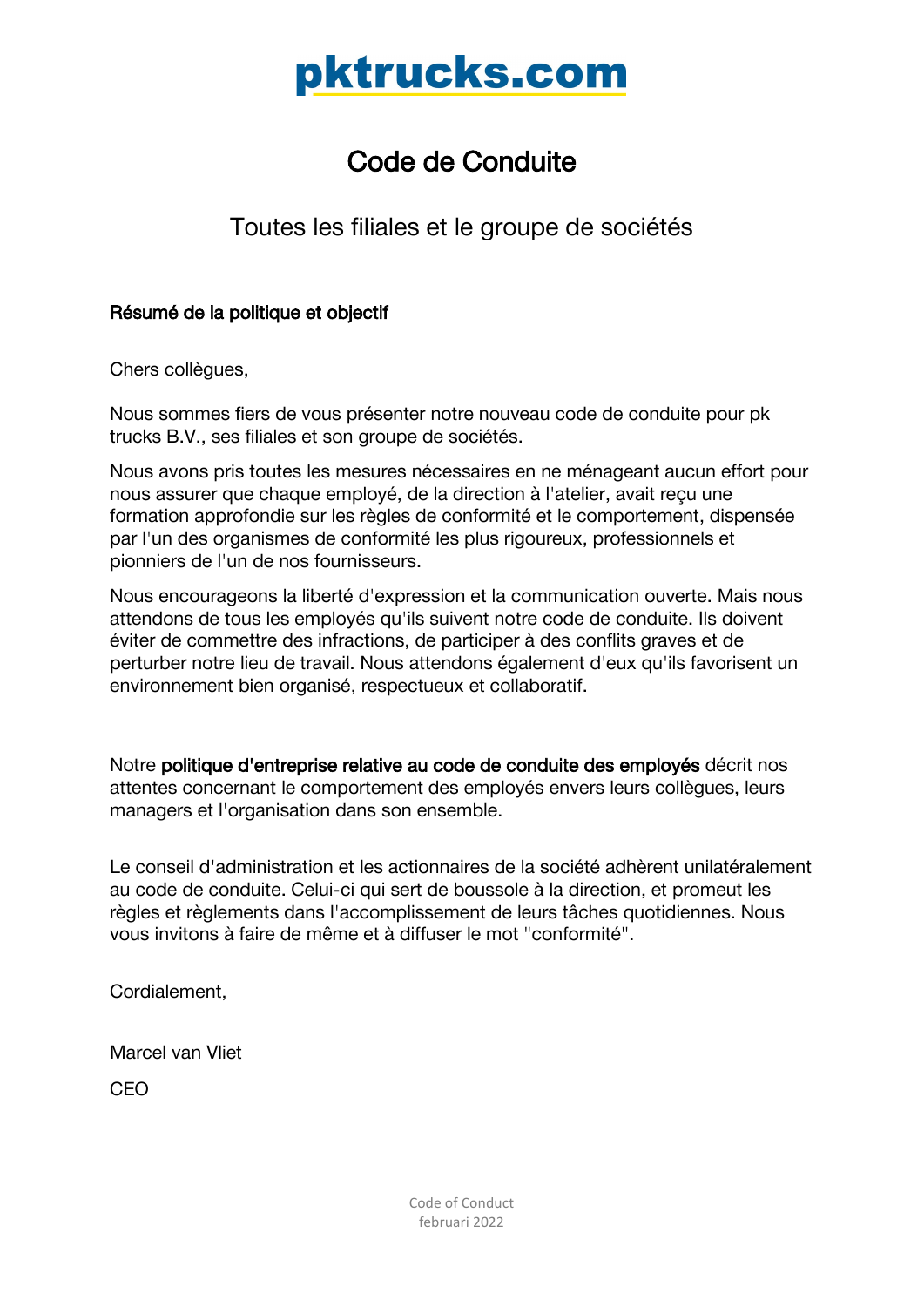# Champ d'application

Cette politique s'applique à tous nos employés, indépendamment de leur contrat de travail ou de leur rang.

# Éléments de la politique

# Quels sont les éléments d'une politique de code de conduite des employés?

Les employés de la société sont tenus par leur contrat de respecter notre code de conduite des employés dans l'exercice de leurs fonctions. Nous décrivons cidessous les éléments de notre code de conduite :

# Respect de la loi

Tous les employés doivent protéger la légalité de notre entreprise. Ils doivent se conformer à toutes les lois sur l'environnement, la sécurité et l'équité. Nous attendons des employés qu'ils fassent preuve d'éthique et de responsabilité lorsqu'ils traitent des aspects financiers, des produits, des partenariats et de l'image publique de notre entreprise.

# Respect sur le lieu de travail

Tous les employés doivent respecter leurs collègues. Nous n'autorisons aucune forme de comportement discriminatoire, de harcèlement ou de victimisation. Les employés doivent se conformer à notre politique d'égalité des chances dans tous les aspects de leur travail, du recrutement aux relations interpersonnelles en passant par l'évaluation des performances.

# Protection des biens de l'entreprise

Tous les employés doivent traiter les biens de notre entreprise, qu'ils soient matériels ou immatériels, avec respect et attention.

# Les employés

- Ne doivent pas faire mauvais usage des équipements de l'entreprise ou les utiliser de manière inadaptée.
- Doivent respecter tous les types de biens incorporels. Cela inclut les marques, les droits d'auteur et les autres biens (informations, rapports, propriété intellectuelle, etc.) Les employés doivent les utiliser uniquement pour accomplir leurs tâches.

Les employés doivent protéger les installations de l'entreprise et les autres biens matériels (par exemple, les voitures de l'entreprise, les outils, l'équipement de l'atelier, ...) contre les dommages et le vandalisme, dans la mesure du possible.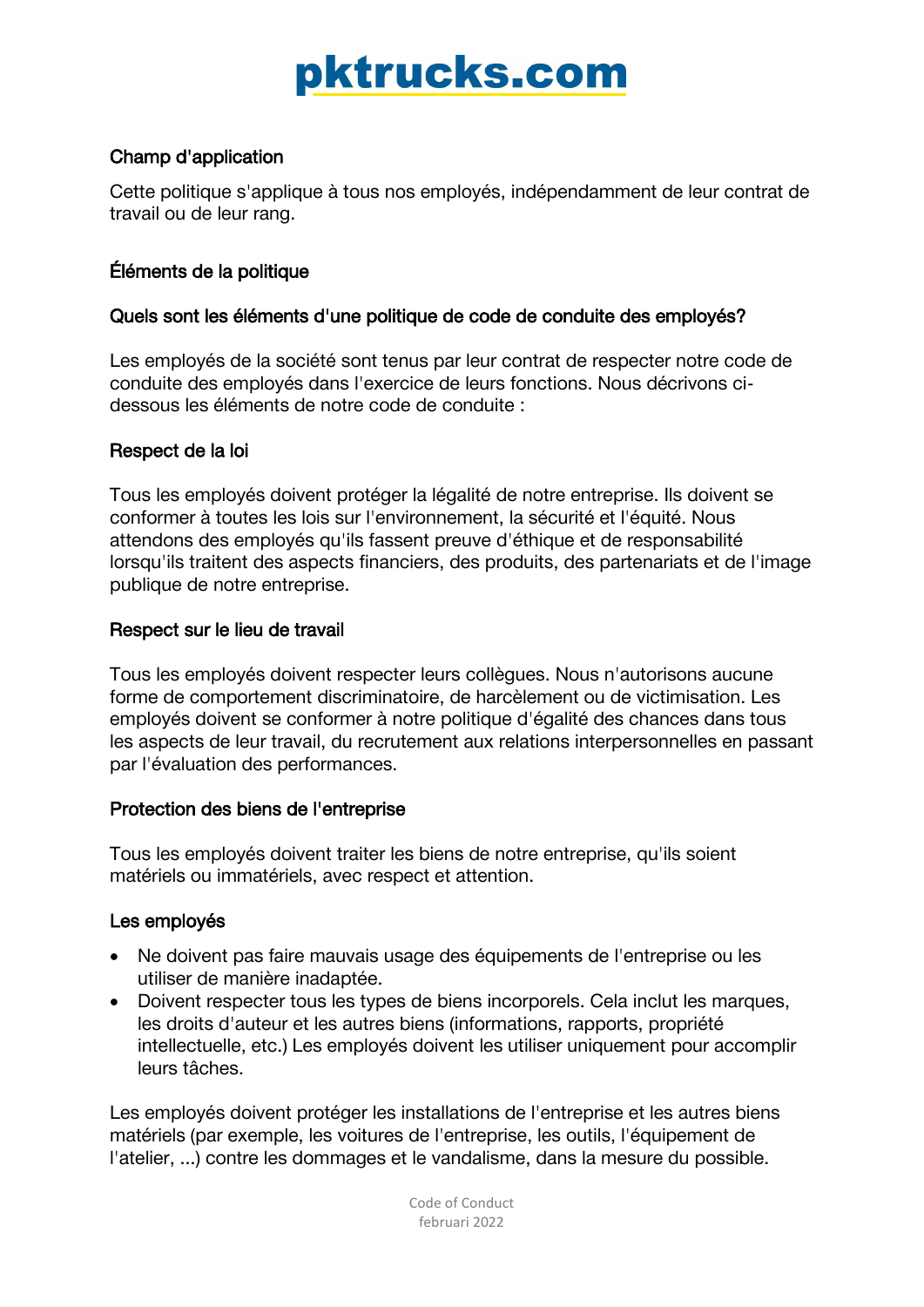# Professionnalisme

Tous les employés doivent faire preuve d'intégrité et de professionnalisme sur le lieu de travail :

### • Apparence personnelle

Tous les employés doivent respecter notre code vestimentaire et nos directives en matière d'apparence personnelle.

# • Corruption

Nous décourageons les employés d'accepter des cadeaux de la part de clients ou de partenaires commerciaux. Si les employés reçoivent des cadeaux d'une partie externe, ils sont tenus de le signaler à leur superviseur ou à leur responsable, quelle que soit la valeur financière du cadeau. Le responsable évaluera si le cadeau peut être conservé. Nous interdisons de donner ou de recevoir des pots-de-vin au profit de toute partie externe ou interne.

# • Devoirs et autorité

Tous les employés doivent remplir leurs fonctions avec intégrité et respect envers les clients, les parties prenantes, les collègues et la communauté. Les managers et les responsables ne doivent pas abuser de leur autorité.

Nous attendons des responsables et des managers qu'ils délèguent des tâches aux membres de leur équipe en tenant compte des compétences et de la charge de travail de chacun d'entre eux. De même, nous attendons des membres de l'équipe qu'ils suivent les instructions légales et raisonnables des chefs d'équipe et qu'ils accomplissent leurs tâches avec soin, compétence et en temps voulu.

Nous encourageons le mentorat dans toute l'entreprise.

# • Absentéisme et retard

Les employés doivent suivre les horaires de l'entreprise conformément à leur contrat de travail. Nous attendons des employés qu'ils soient ponctuels lorsqu'ils se rendent au travail et en repartent. Nous pouvons faire des exceptions pour des raisons qui empêchent les employés de suivre les heures ou les jours de travail normaux. Les exceptions seront documentées.

# • Conflit d'intérêts

Nous attendons des employés qu'ils évitent tout intérêt personnel, financier ou autre qui pourrait entraver leur capacité ou leur volonté d'accomplir leurs tâches.

### • Collaboration

Les employés doivent être amicaux et collaborer. Ils doivent essayer de ne pas perturber le lieu de travail et de ne pas faire obstacle au travail de leurs collègues.